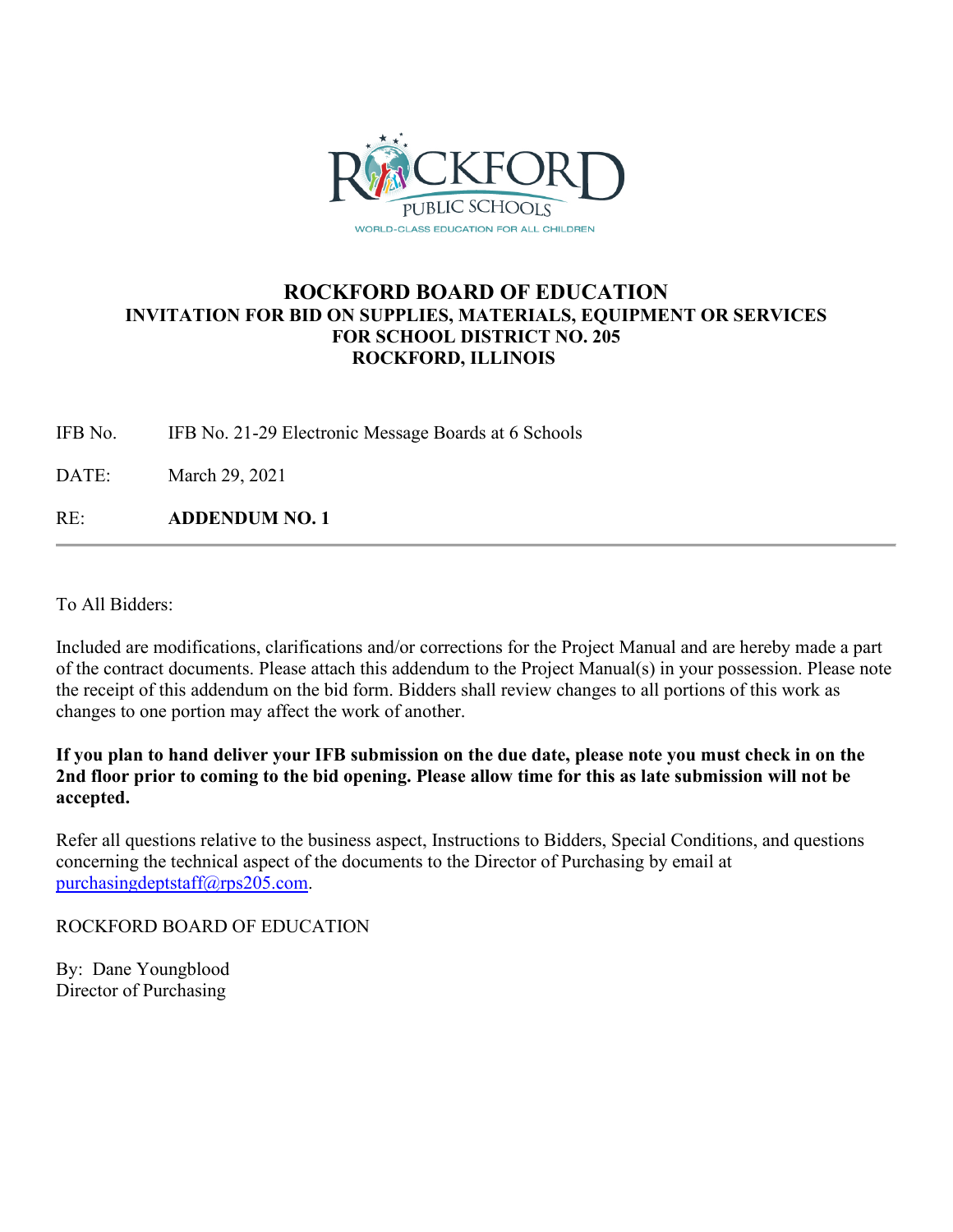

### **ADDENDUM NO. 1**

| Date:        | March 23, 2021                                                                                                                    |
|--------------|-----------------------------------------------------------------------------------------------------------------------------------|
| Project No.: | IFB No. 21-29                                                                                                                     |
| Project:     | 21-29 Electronic Message Boards at Six (6) Schools<br><b>Rockford Public Schools 205</b><br><b>Rockford, Illinois</b>             |
| Subject:     | Minutes from the Mandatory Pre-Bid Meeting held at Brookview, Bloom, Ellis, Welsh, Washington and<br>Riverdahl Elementary Schools |
| From:        | <b>Rockford Public Schools</b><br>501 $7th$ St.<br>Rockford, Illinois 61104-1221                                                  |
| To:          | All Bidders / Project Document Holders                                                                                            |

Please reproduce this Addendum as needed and attach to the Bid Documents. Take any changes into consideration in preparing your Bid.

Bidders shall indicate receipt of this and all Addenda in the space provided on the Bid Form. Failure to do so may be sufficient cause to reject the bid.

Sincerely,

Deuts- facts

Jennifer Deuth Fritts, Rockford Public Schools

This Addendum consists of: Pre-Bid Conference Opening Statement – 1 page Pre-Bid Meeting Sign-In Sheet – 1 page Pre-Bid Meeting Minutes – 4 pages Drawings – 9 pages (reissue 11x17 sized drawing set)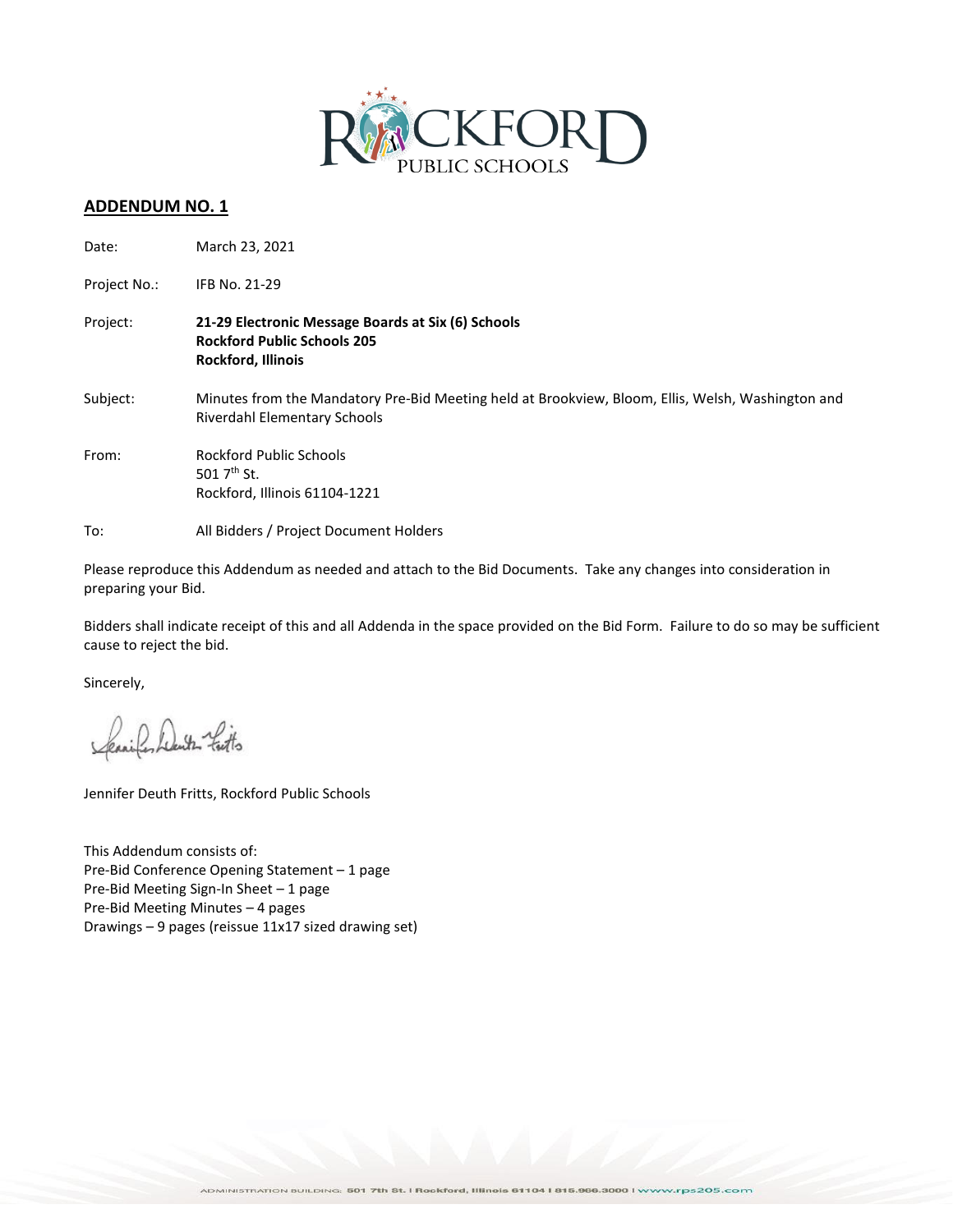NOTE: Wherein this Addendum conflicts with the original Project Manual and Drawings, this Addendum shall govern.

#### Introductions:

Jennifer Deuth Fritts, Capital Project Architect, Rockford Public Schools

- 1. General items:
	- A. Pre-bid Conference Opening Statement was read as required by Purchasing; see attached.
	- B. Electronic Message Boards at six schools; general scope reviewed; site visits and building walk-throughs to each location were made during the Pre-Bid:
		- i. Brookview Elementary School, 1750 Madron Rd, Rockford, IL 61107
		- ii. Bloom Elementary School., 2912 Brendenwood Rd, Rockford, IL 61107
		- iii. Welsh Elementary School, 2100 Huffman Blvd, Rockford, IL 61103
		- iv. Ellis Arts Academy, 222 S Central Ave, Rockford, IL 61102
		- v. Washington Elementary School, 1421 West St, Rockford, IL 61102
		- vi. Riverdahl Elementary School, 3520 Kishwaukee St, Rockford, IL 61109
	- C. From Bid Form review of dates:

| Bids Due                              | April 6, 2021  |
|---------------------------------------|----------------|
| Start Submittals after Board Approval | April 13, 2021 |
| <b>Final Completion</b>               | June 30, 2021  |

This project must be complete in this fiscal year by June 30, 2021.

- D. RFI's due March 29, 2021 (by 12:00 PM CDST) for addendum to be posted on March 31, 2021 if necessary.
	- i. Please review the Bid Documents, Section 016000 Product Requirements, Part 1 General, 1.2 Definitions (page 121). Additionally, the Request for Substitution/Equivalent Review Form (in the Bid Documents) will be used to assist with a request for an Owner-Approved Equal review.
- E. Bid shall be based on specifications unless changes are noted in an addendum.
- F. Submit bid questions via email to Dane Youngbloo[d PurchasingDeptStaff@rps205.com](mailto:PurchasingDeptStaff@rps205.com) including items discussed at Pre-bid.
- G. Owner's electricians will install rigid pipe connections from the underground pipe (line bores) to the junction boxes at the building entry points. Sign Contractor to provide line bores for power and/or fiber as indicated. Sign Contractor to provide tie-ins at the junction boxes. Owner will provide junction boxes at building entry points for power and/or fiber.
- H. Treat interior construction penetrations as fire rated.
- I. Building Permits will be handled by Owner (RPS).
- 1. Questions from Bidders with comments or *responses from RPS representative*:
	- A. Can armored fiber cable be used in lieu of running fiber through innerduct in concealed areas? *Yes.*
	- B. Bloom:
		- i. There is existing wood 4x4 framing around the plant bed; should this framing be maintained / reinstalled? *No, please provide mulch bed as specified.*
		- ii. How should the fiber be run through the Art Room 10? *The existing ceiling in Art Room 10 is plaster; the building entry point will be at the southeast corner of the classroom. Provide raceway to conceal the fiber cable through the classroom along the southwest wall to the corridor wall; provide armored fiber cable run and secured above the corridor ceilings, as high as possible (close to roof decking). Owner to paint exposed raceway.*
	- C. Brookview:
		- i. There are existing landscaping limestones, irises and other plants under the existing sign; should these be maintained / reinstalled? *No, please provide mulch bed as specified.*
		- ii. Is the IT closet "Hub" noted in the correct server location? *No, please use server rack in Faculty Lounge for LIU and fiber tie-in, next to exterior wall. Also, run line bore #1 for the electrical adjacent to the line bore #2 for fiber on the south side of the building.*
	- D. Ellis:
		- i. Building entry point will be near door "B" away from concrete stoop.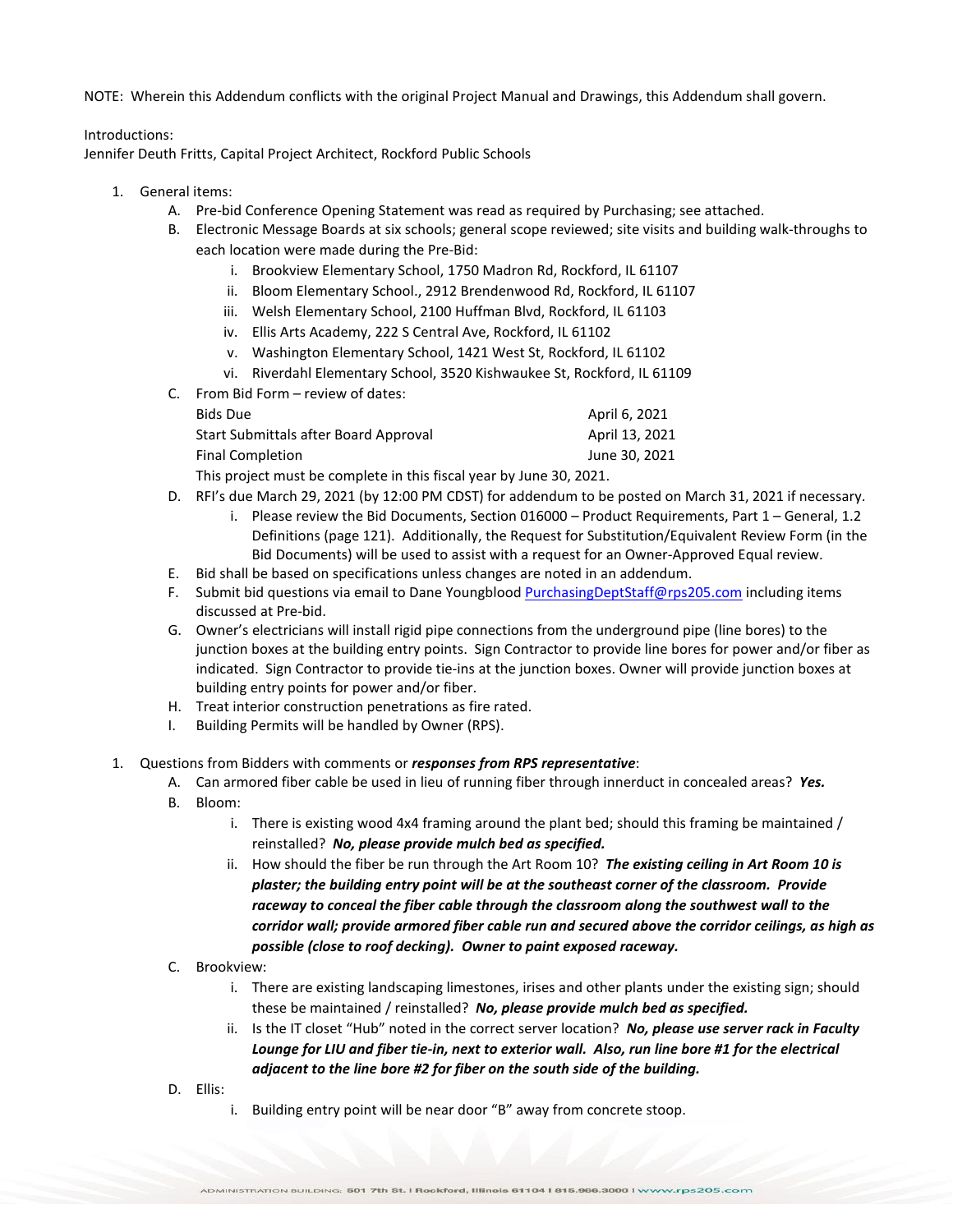- E. Riverdahl:
	- i. See attached overall site plan.
	- ii. Provide raceway to conceal the fiber cable through the principal's office.
	- iii. Revision to site plan on sheet A106: Line Bore #1 to outside of Classroom 124 for electrical. Line Bore #2 to outside of Classroom 102 near door "B" along wing wall and edge of window frame, avoiding the concrete paved areas. See revised drawing. Provide raceway to conceal the fiber cable through the classroom along the north wall to the corridor wall and along north wall of Principal's office; armored fiber cable shall be run and secured above the corridor ceilings to the Principal's office. Owner to paint exposed raceway.
- F. Washington:
	- i. Line Bore #1 to wrap around north side of auditorium (Lower Room 21) to building entry point.
	- ii. There is existing orange innerduct with fiber to IT next to Library. Can existing splice be utilized by sign contractor? *Response: No. Provide armored fiber cable in lieu of fiber / innerduct, follow path adjacent to existing innerduct to basement IT server location in Custodial room 16. Owner will mount junction boxes for power and fiber outside of Lower Room 21 on the north side of the building. Sign Contractor to provide bollard in asphalt parking area to protect the junction boxes, see detail. Run armored fiber cable above ceiling in Lower Room 21 through existing hole in wall, high along walls to plenum, over Corridor 0 to Custodial room 16.*
- G. Welsh:
	- i. There is existing landscape brick around the plant bed; should these be maintained / reinstalled? *No, please provide mulch bed as specified.*
	- ii. Existing plates and concrete base may be reused. Size and condition of posts cannot be determined at time of bidding. *Provide new 4"x4"x120", ¼" thick A36 galvanized steel posts. Refer to sheet A101 for the overall sign height and reuse the existing steel plates, anchor bolts and concrete pad. Ensure that the new aluminum skirt is supported with steel framing.*
	- iii. There is a pipe through the wall with a pull string in Vestibule Stair near door "J"; does this pipe go to the sign? Can it be used for the fiber? Can it be run through the basement up to the IT Closet, same path as other cables? *It is not known where the pipe runs. Junction box will be located near door "J" / stair in order to allow armored fiber cable route through basement to bottom of I.T. closet.*
- H. School hours: interior work generally should be planned around school hours. Elementary schools have inperson learning Monday, Tuesday, Thursday, Friday from 7:35 am to 2:00 pm and Wednesday from 7:35 am to 11:30 am. Exterior work shall be coordinated with project manager and schools.
- I. Can the sign contractor use a private utility location service of their own choice? *Sign contractor may choose to use another service for marking private utility locations on school sites other than GPRS. Provide utility location information or reports to Owner.*
- 2. Emailed RFI's (Questions from bidders / plan holders)
	- A. Will all new power connections be provided to the exterior walls shown on the buildings for connection by sign vendor? *Response: No. Clarification: Owner's electricians will install rigid pipe connections from the underground pipe (line bores) to the junction boxes at the building entry points. Sign Contractors are to provide line bores for power and/or fiber as indicated in the bid documents and to provide tie-ins at the junction boxes. Owner will provide junction boxes at building entry points for power and fiber.*
	- B. Can we use armor fiber cable without conduit from the signs all the way to the IT rooms? *Response: Yes, also provide raceway to conceal fiber where exposed in principal's office and classroom 102 at Riverdahl, in Art Room at Bloom.*
	- C. A request to submit Optec for a substitution is denied. The display size will not work within the specified parameters.
- 3. Specification Clarifications:
	- A. Page 5 (page 124 of 21-29ElecSignsBidPartOne.pdf), 2., C. 2. a. Communication, i. Base Bid (*there is no alternate bid*): Revision to specification: armored fiber shall be allowed in lieu of fiber runs in "1 inch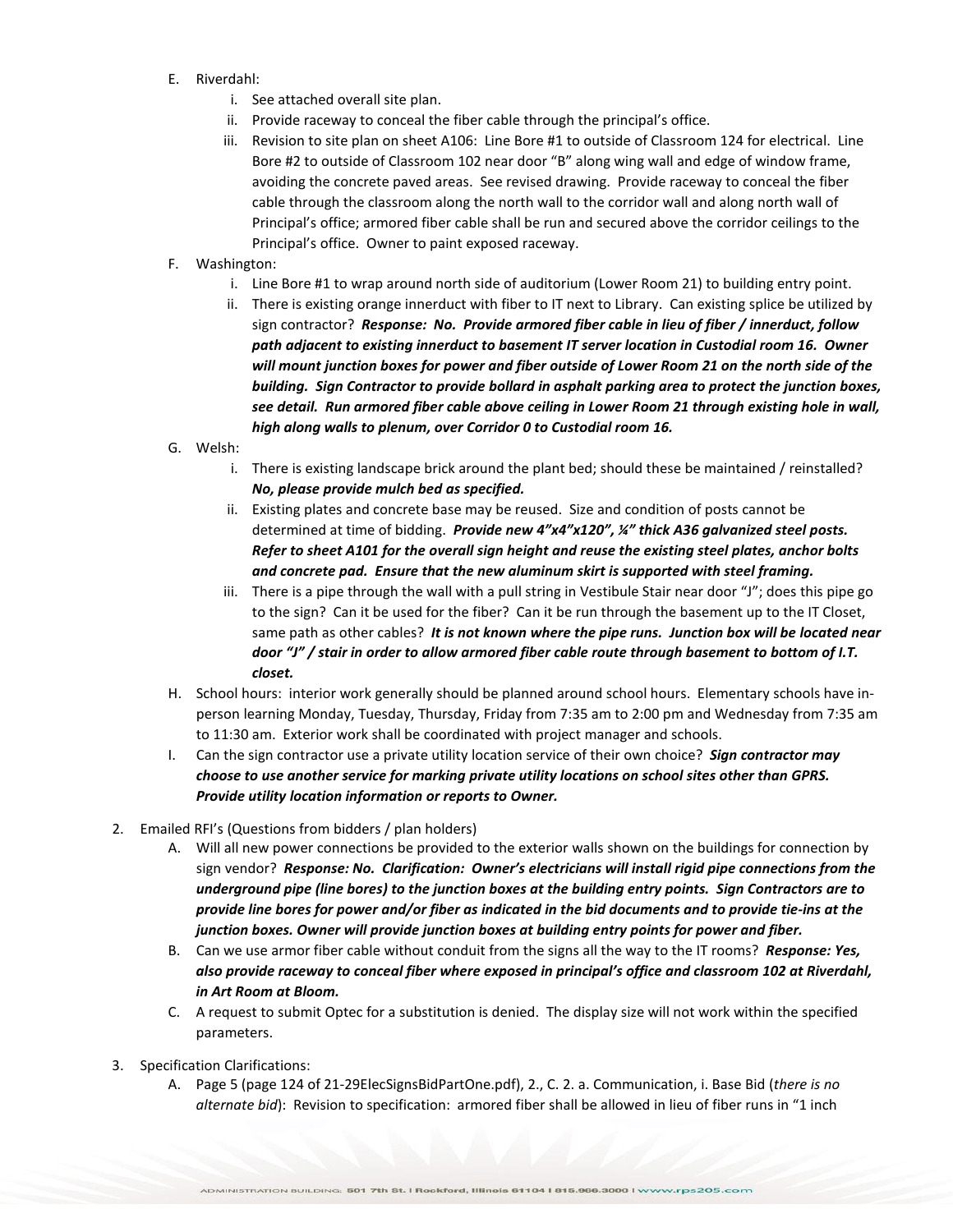innerduct". Owner will provide junction boxes for both fiber and electric. Additionally, where indicated in the addendum and revised drawings (at exposed areas), provide surface raceway for fiber runs. Spec: Pan-Way, Electric Ivory, fittings & channel: RAFC10EI-X, LDPH10EI8-A, CFX10EI-X, TF10EI-X, OCFX10EI-X, DCF10EI-X, ICF10EI-X

- 4. Drawing Clarifications:
	- A. Reissue set for clarifications: Sheets CS (Pipe Bollard detail), A101, A102, A103, A104, A105, A106, A107, A108; see Questions from "Emailed RFI's" A. and B. questions and responses.

End of Addendum No. 1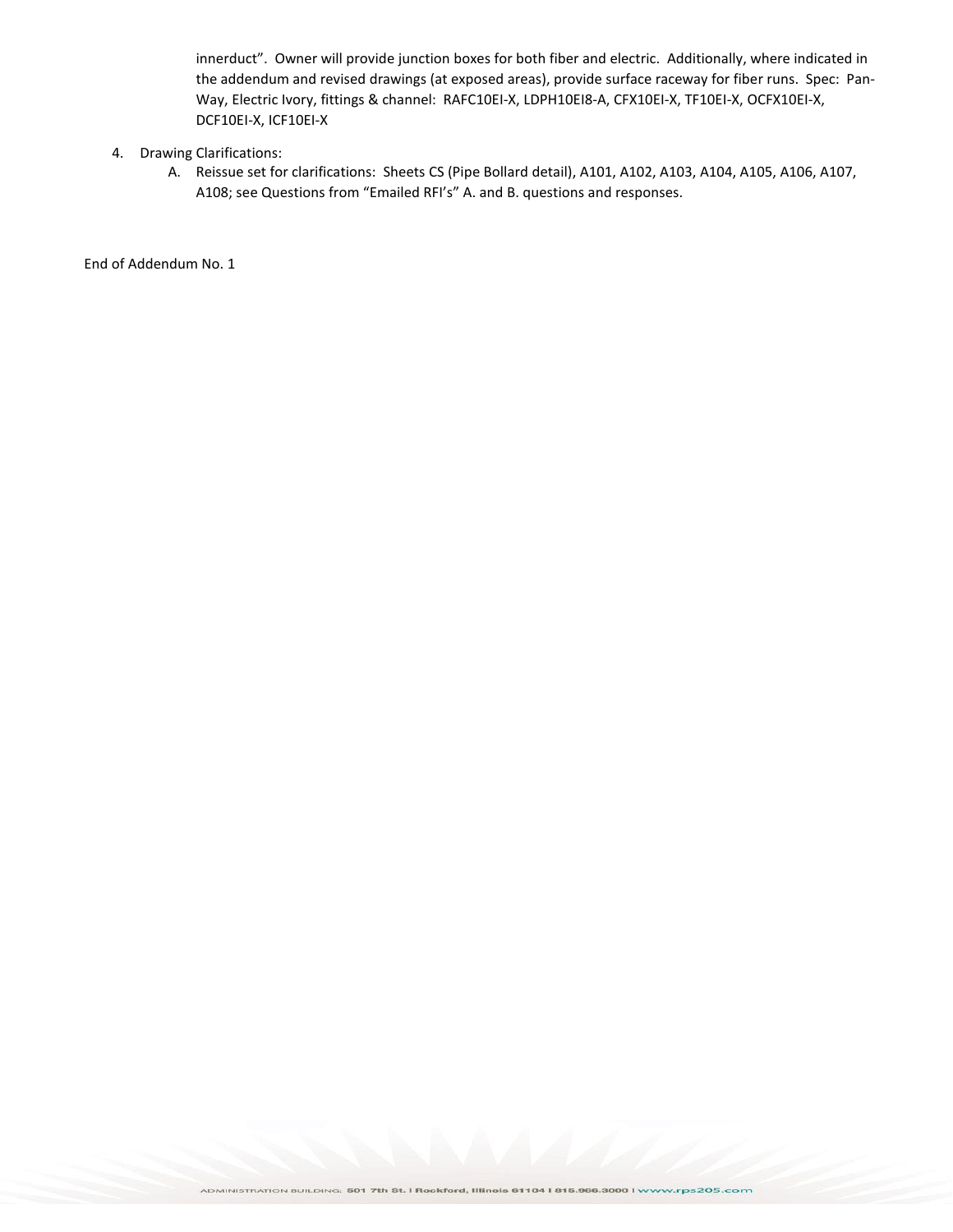# PRE-BID CONFERENCE OPENING STATEMENT

Welcome to the mandatory pre-bid conference for IFB No. 21-29 Electronic Message Boards at 6 Schools for the Rockford Public Schools.

The purpose of this meeting is to receive input, comments, questions, clarifications and suggested changes relative to this solicitation. As a reminder, the only acceptable changes to the Bid/RFP are formal Addenda published by the RPS Purchasing department. Additionally, the Addendum may address other issues identified by the School District.

The goal of today's meeting is to increase your knowledge of the solicitation as it is written and provide an information mechanism in which you may advise the School District of any changes it should make. Consequently, any changes you wish the Rockford Public Schools to consider must be submitted in writing to the Purchasing department before the deadline as expressed in the solicitation.

We will try to answer as many of the questions as possible. If we cannot answer a question today, we will defer that answer to the published Addendum. Additionally, minutes from this pre-bid conference will be published in the Addendum.

- $\triangleright$  Bid Opening is scheduled for April 6, 2021 at 2:00 pm Rockford Board of Education, 6th floor Conference Room. Late bids will not be accepted. Faxed or emailed bids will not be accepted.
- $\triangleright$  Board Approval April 13, 2021.
- $\triangleright$  Bid RFI Procedures All written correspondence during the bid process MUST be sent to Dane Youngblood, Director of Purchasing, via email at PurchasingDeptStaff@rps205.com. Last RFI will be accepted until March 29, 2021 at 12 pm. Last addendum will be issued by March 31, 2021 at 4:30 pm.
- $\triangleright$  Addenda will be emailed to all attendees at the pre-bid conference, posted on the RPS website and Demand Star.
- $\triangleright$  PLEASE reference the REQUIRED FORMS CHECK LIST for all documents that must be submitted with your bid offer form. All forms must be properly completed, signed and submitted or your bid will be deemed non-responsive.